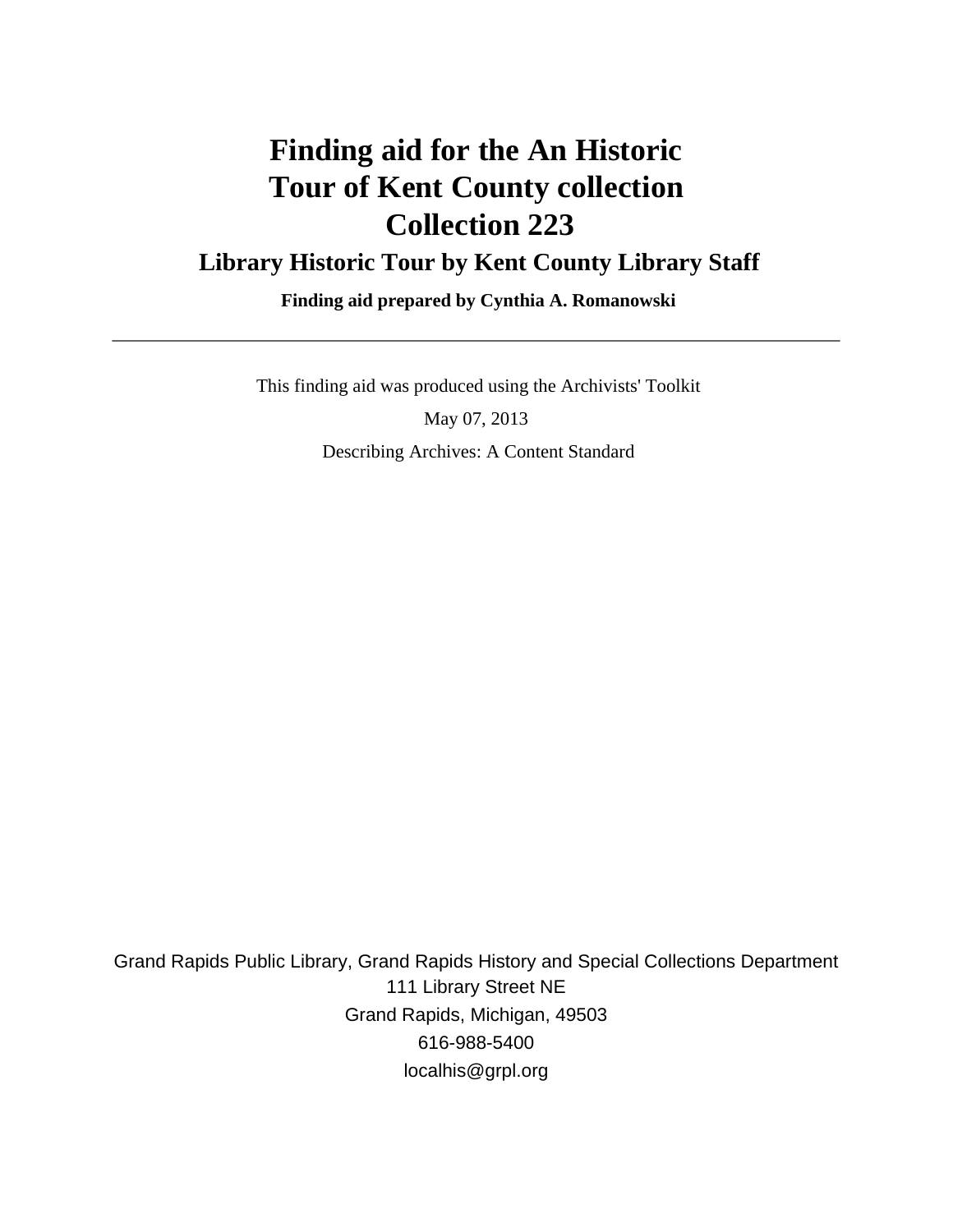## **Table of Contents**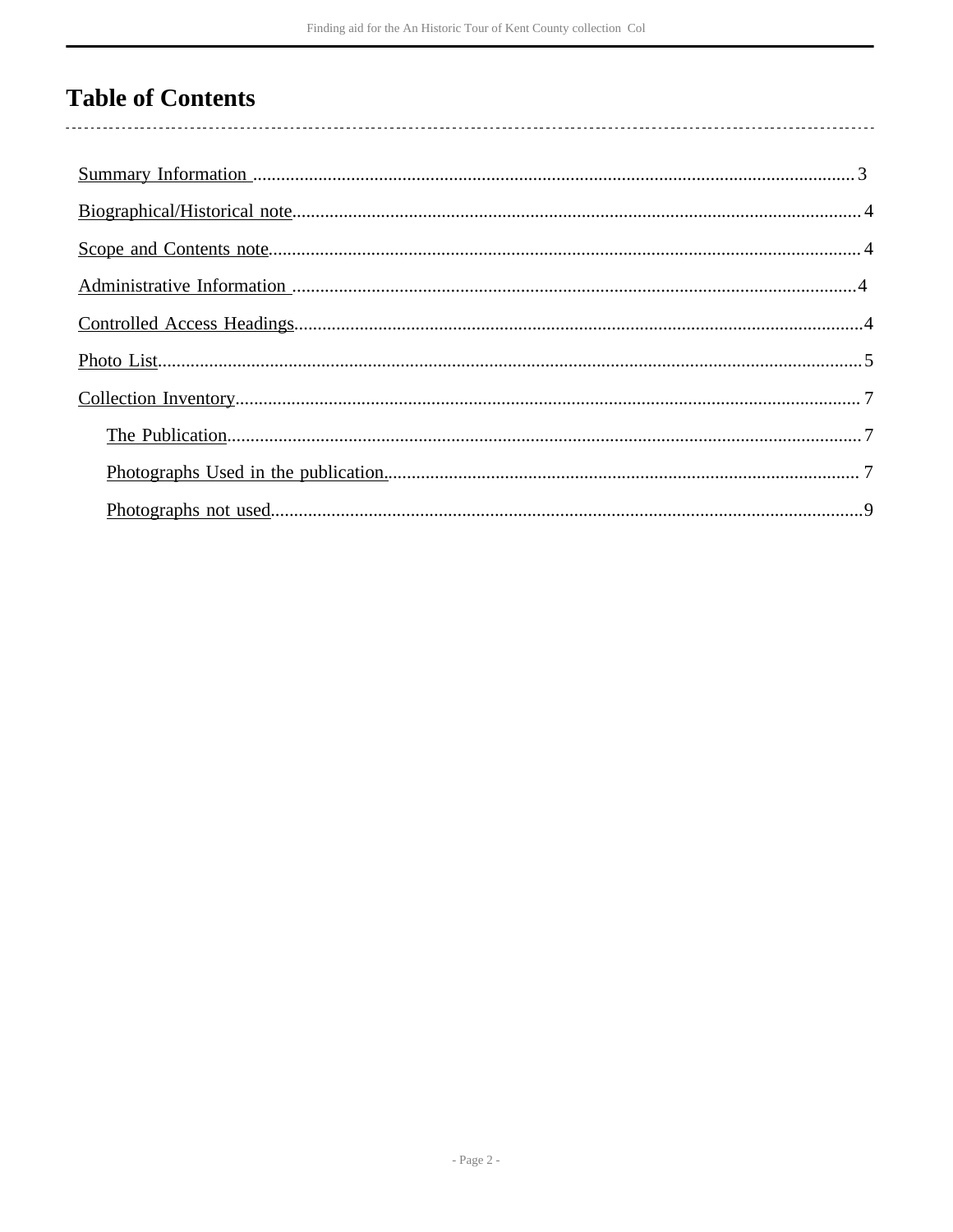# <span id="page-2-0"></span>**Summary Information**

...................................

| <b>Repository</b> | Grand Rapids Public Library, Grand Rapids History and Special<br><b>Collections Department</b>                                                                                                                                                                                                                                                                                                                                                                                                                                                                                 |
|-------------------|--------------------------------------------------------------------------------------------------------------------------------------------------------------------------------------------------------------------------------------------------------------------------------------------------------------------------------------------------------------------------------------------------------------------------------------------------------------------------------------------------------------------------------------------------------------------------------|
| <b>Creator</b>    | Kent District Library (Kent County, Mich.).                                                                                                                                                                                                                                                                                                                                                                                                                                                                                                                                    |
| <b>Title</b>      | An Historic Tour of Kent County collection                                                                                                                                                                                                                                                                                                                                                                                                                                                                                                                                     |
| <b>Date</b>       | 1975                                                                                                                                                                                                                                                                                                                                                                                                                                                                                                                                                                           |
| <b>Extent</b>     | 0.21 Linear feet One box                                                                                                                                                                                                                                                                                                                                                                                                                                                                                                                                                       |
| Language          | English                                                                                                                                                                                                                                                                                                                                                                                                                                                                                                                                                                        |
| <b>Abstract</b>   | This collection contains the Kent County Library's book entitled "An<br>Historic Tour of Kent County," plus original photographs of various<br>sites of the cities and townships of Kent County that were used to make<br>the book. The book gives brief background information on the cities<br>and townships represented in the book with pictures of various historic<br>sites located in that area. It also gives a brief background history of the<br>founding of Kent County. The book was published for the Bicentennial of<br>the American Revolution on July 4, 1975. |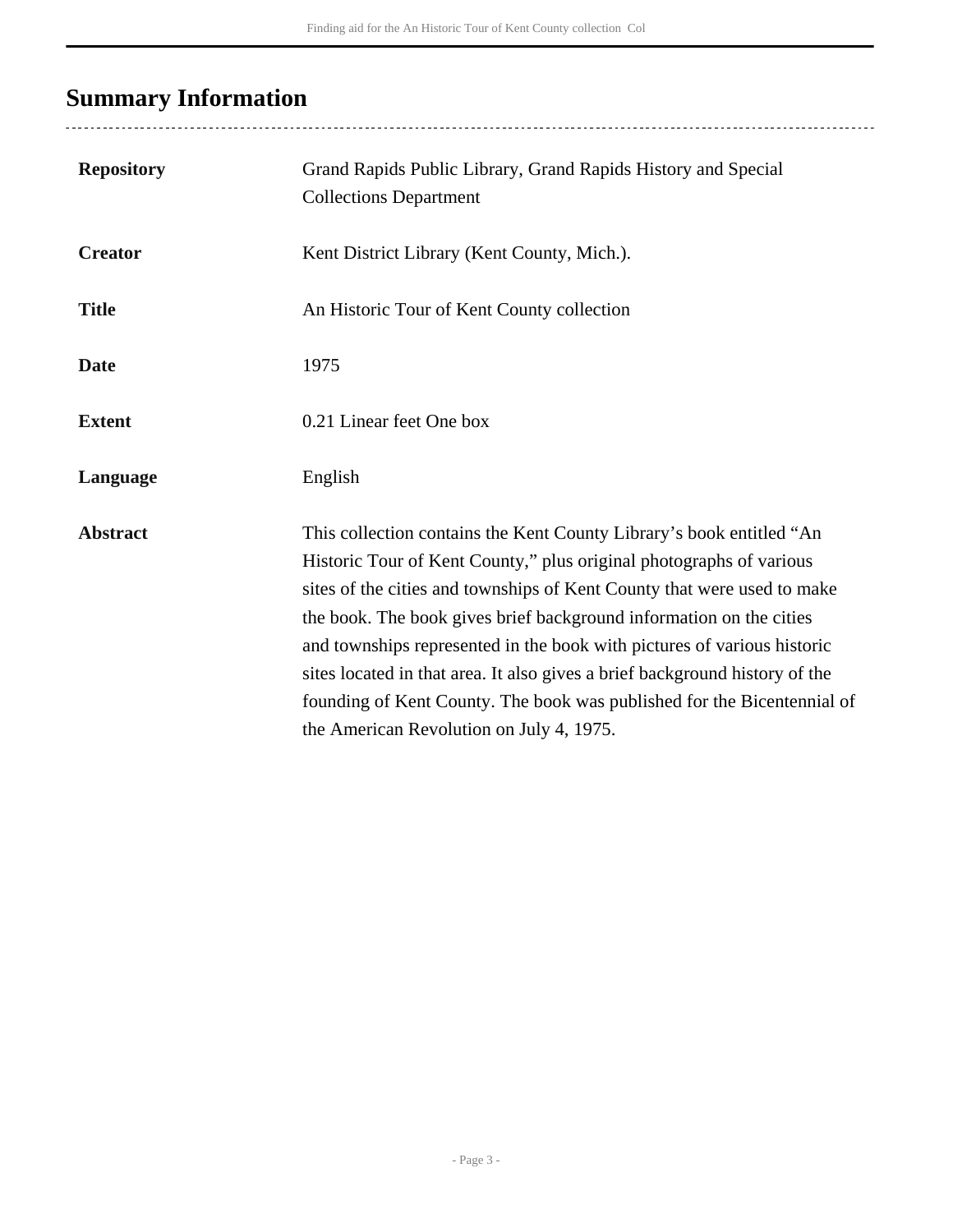### <span id="page-3-0"></span>**Biographical/Historical note**

Historic Tour was produced by the Kent County Library Staff for the 200th Anniversary of the American Revolution. The purpose of the book was to call attention to the early settlers who founded the territory of Kent County. The staff contacted each local historical group of the Kent County region in order to composite information for the book. If no group was found, they asked a local librarian or township clerk who he/she felt was important to that area. The material was then edited to fit publication.

#### <span id="page-3-1"></span>**Scope and Contents note**

The bulk of the collection is the photographs used to create Historic Tour. They show the various sites that are located in the cities and townships of Kent County. There are also photographs that were not used in the book and are unidentified.

### <span id="page-3-2"></span>**Administrative Information**

**Publication Information**

Grand Rapids Public Library, Grand Rapids History and Special Collections Department

#### **Immediate Source of Acquisition note**

Kent District Library, accession number 1998.040 (photos)

#### <span id="page-3-3"></span>**Controlled Access Headings**

**Geographic Name(s)**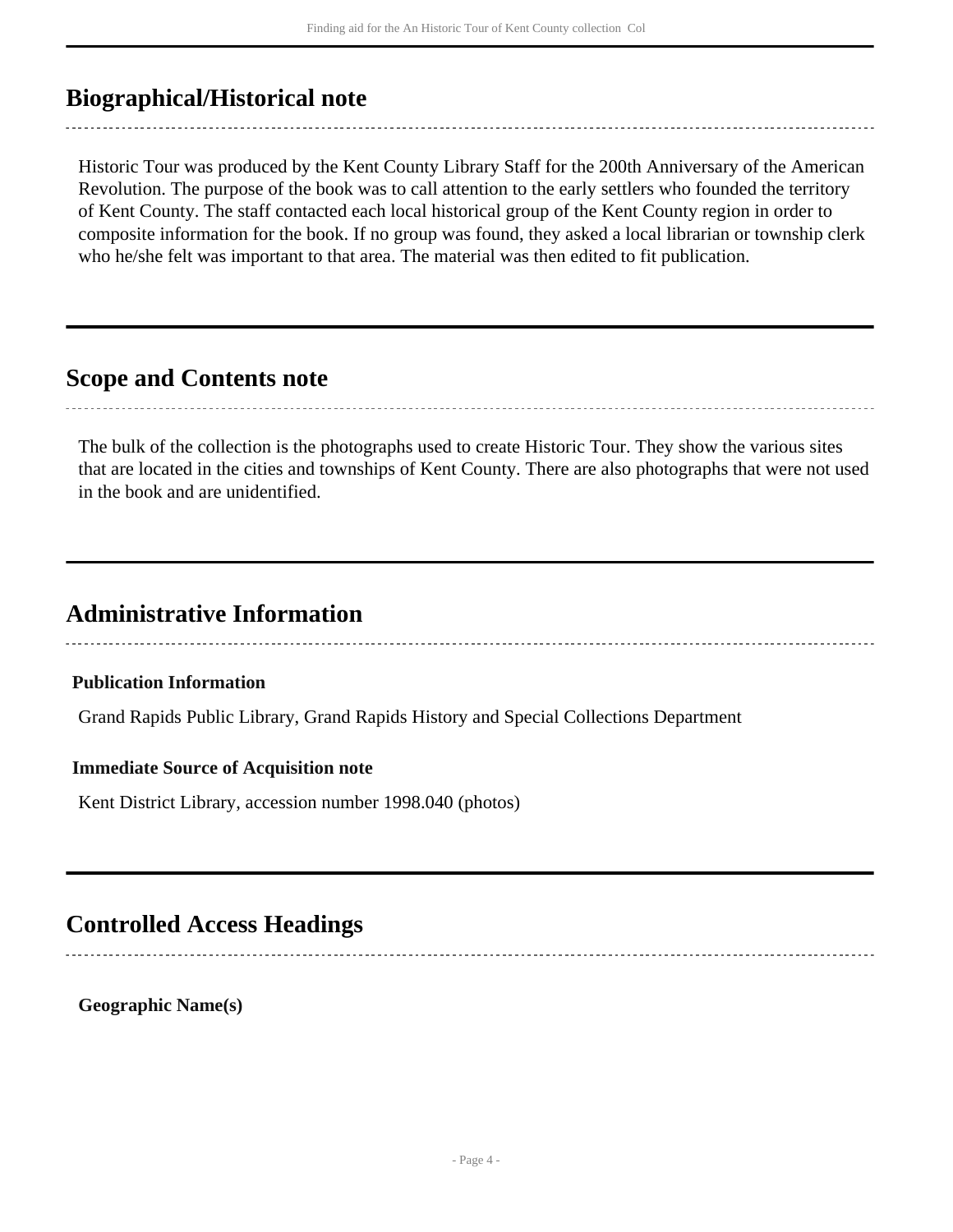- Grand Rapids (Mich.) -- History -- Photographs
- Kent County (Mich.) -- History -- Photographs

#### <span id="page-4-0"></span>**Photo List**

This is a list of the photographs shows in the published book. An asterisk( $*$ ) is used to indicate those photographs, used in the book, that are present in this collection. Images without the asterisk are printed in the published book only.

Kent County (2) -Rix Robinson Marker\* -Fulton Street Park\*

Ada Township (2) -The Coach Stop\* -Old Covered Bridge\*

Algoma Township (2) -Turner Home\* -The River Boat\*

Alpine Township (2) -Wright Home\* -Red Brick Inn\*

Bowne Township (3) -Bowne Center Methodist Church\* -Bowne Mennonite Church\*

Byron Township (2) -Byron Township Hall\* -Methodist Episcopal Church\*

Caledonia Township -The General Store\* -Kinsey Home

Cannon Township -Imperial Mills\* -Millside Settlement\*

Cascade Township -Holt House\* -Whitney Tavern

City of Cedar Springs -Cedar Springs Museum -Red Flannel Factory\*

City of East Grand Rapids -Gerald Ford, Sr. Home -Gerald Ford, Jr. Home -Big Spring Lake\* -Blake House

Courtland Township -Courtland Grange\* -Rounds School House\*

Grattan Township -The Refuge\* -Cutler Home\*

City of Grand Rapids -Women's City Club -6th Street Bridge\* -St. Mark's Church -Calkins Law Office - Voigt House\* -Pike House -The Arcade\*

Grand Rapids Township -Pleune House\* -Mason Cemetery\*

City of Grandville -No photos were given in the book

Gaines Township -St. Patrick's Church\*

City of Kentwood -Octagonal House -Bowen House\*

City of Lowell -Lowell Library Building\* -Chief Cobmoosa's House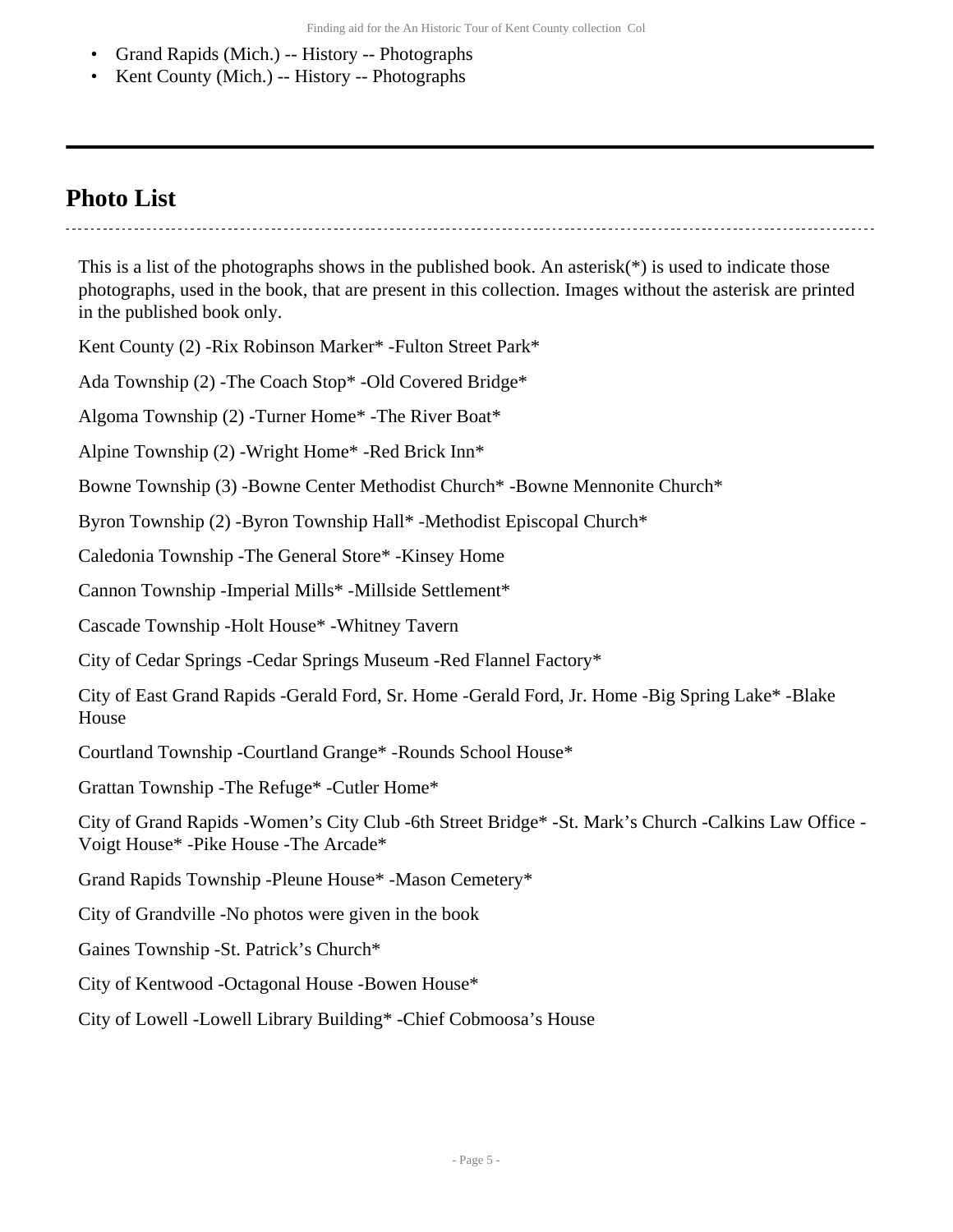Lowell Township -Madame La Framboise Marker\* -Avery Property\* Nelson and Solon Townships -Nelson Township Offices\* -Grange Hall\* Oakfield Township -Podunk Mill\* -Wabasis Lake\* Plainfield Township -Smith House -Hyser House\* City of Rockford -Old Mill -The Rockford Pioneer Cemetery\* Sparta Township -Englishville Manor -Blackall Home\* Spencer Township -Sheriff's Honor Camp\* -Lincoln Lake\* Tyrone Township -Lodge -Leusenkamp House Vergennes Township -Covered Bridge\* -Fairfield House\* City of Walker -Interurban Station -Indian Mill Creek\* City of Wyoming -Rogers Homestead -Picric Acid Plant\*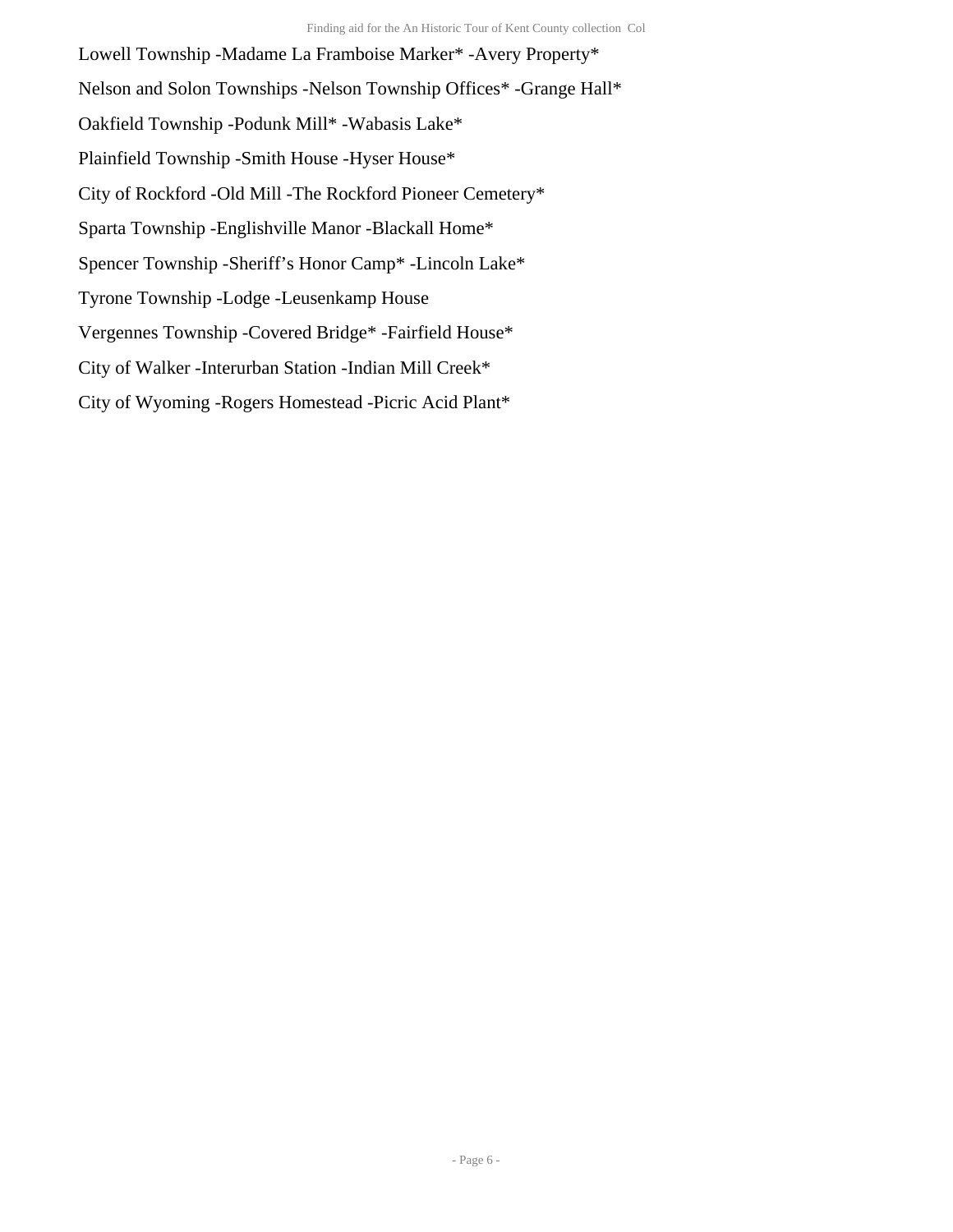### <span id="page-6-0"></span>**Collection Inventory**

#### <span id="page-6-1"></span> **Series I The Publication**

<span id="page-6-2"></span>

|                                                                                                                                                                                                                                                                | <b>Box</b>   | <b>Folder</b> |  |  |
|----------------------------------------------------------------------------------------------------------------------------------------------------------------------------------------------------------------------------------------------------------------|--------------|---------------|--|--|
| Book. An Historic Tour of Kent County : in commemoration of the<br>Bicentennial of the American Revolution / produced by the Kent County<br>Library Staff, Kent County Library System. July 4, 1975. Includes a folded<br>photocopied may of Kent County. 1975 | $\mathbf{1}$ | 1a            |  |  |
| Series II Photographs Used in the publication.                                                                                                                                                                                                                 |              |               |  |  |
|                                                                                                                                                                                                                                                                | <b>Box</b>   | Folder        |  |  |
| Kent County (2)                                                                                                                                                                                                                                                | $\mathbf{1}$ | $2-1b$        |  |  |
| Ada Township (2)                                                                                                                                                                                                                                               | $\mathbf{1}$ | $2 - 2$       |  |  |
| Algoma Township (2)                                                                                                                                                                                                                                            | $\mathbf{1}$ | $2 - 3$       |  |  |
| Alpine Township (2)                                                                                                                                                                                                                                            | $\mathbf{1}$ | $2 - 4$       |  |  |
| Bowne Township (4)                                                                                                                                                                                                                                             | $\mathbf{1}$ | $2 - 5$       |  |  |
| Byron Township (2)                                                                                                                                                                                                                                             | $\mathbf{1}$ | $2 - 6$       |  |  |
| Caledonia Township (1)                                                                                                                                                                                                                                         | $\mathbf{1}$ | $3 - 7$       |  |  |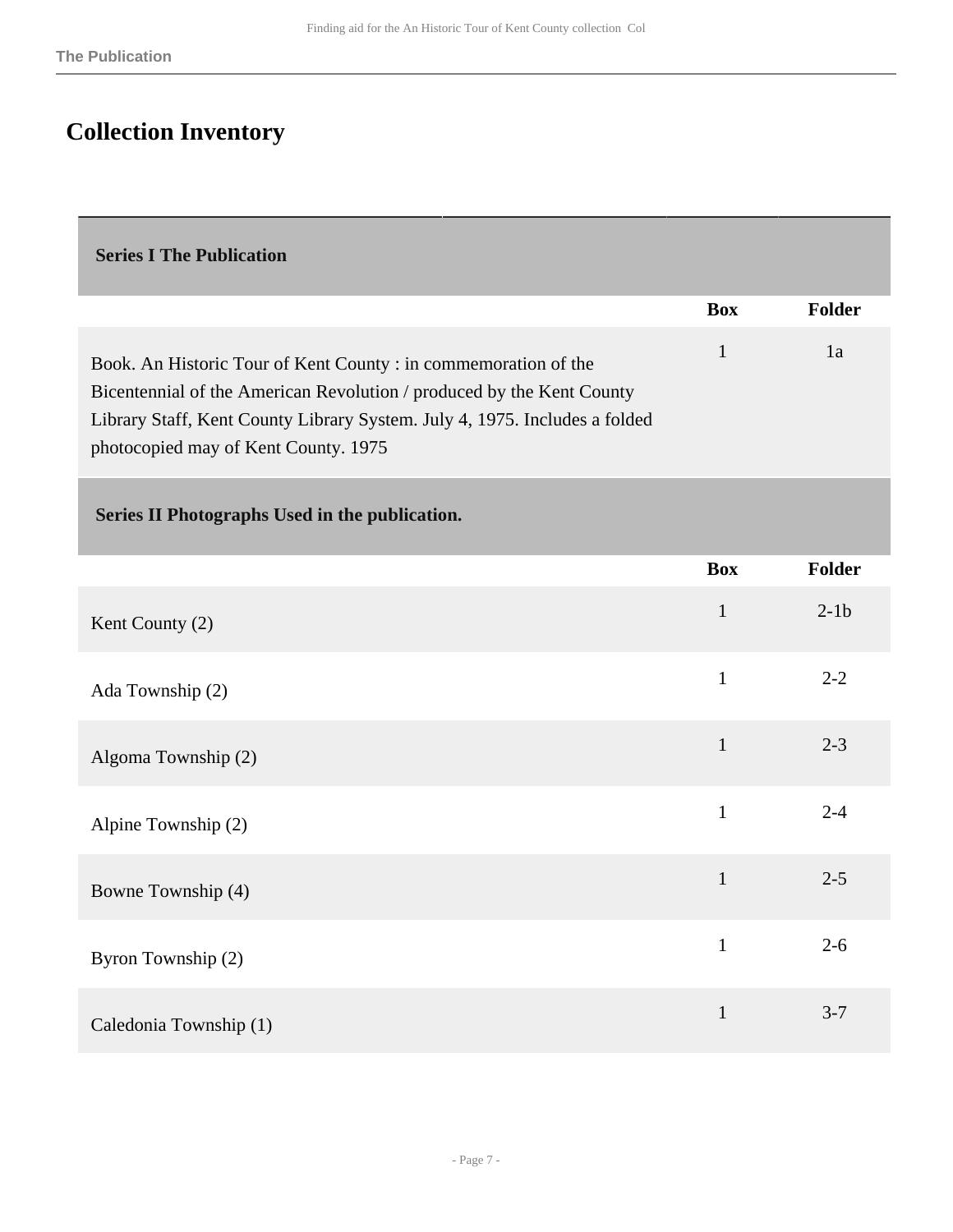| Cannon Township (2)            | $\mathbf{1}$ | $3 - 8$  |
|--------------------------------|--------------|----------|
| Cascade Township (1)           | $\mathbf{1}$ | $3-9$    |
| City of Cedar Springs (1)      | $\mathbf{1}$ | $3 - 10$ |
| Courtland Township (2)         | $\mathbf{1}$ | $3-11$   |
| City of East Grand Rapids (1)  | $\mathbf{1}$ | $3-12$   |
| Grattan Township (2)           | $\mathbf{1}$ | $3-13$   |
| City of Grand Rapids (5)       | $\mathbf{1}$ | $3 - 14$ |
| Grand Rapids Township (2)      | $\mathbf 1$  | $4 - 15$ |
| Gaines Township (1)            | $\mathbf{1}$ | $4 - 16$ |
| Kentwood (1)                   | $\mathbf{1}$ | $4 - 17$ |
| City of Lowell (1)             | $\mathbf{1}$ | $4 - 18$ |
| Lowell Township (2)            | $\mathbf{1}$ | $4 - 19$ |
| Nelson and Solon Townships (2) | $\mathbf{1}$ | $4 - 20$ |
| Oakfield Township (2)          | $\mathbf 1$  | $5 - 21$ |